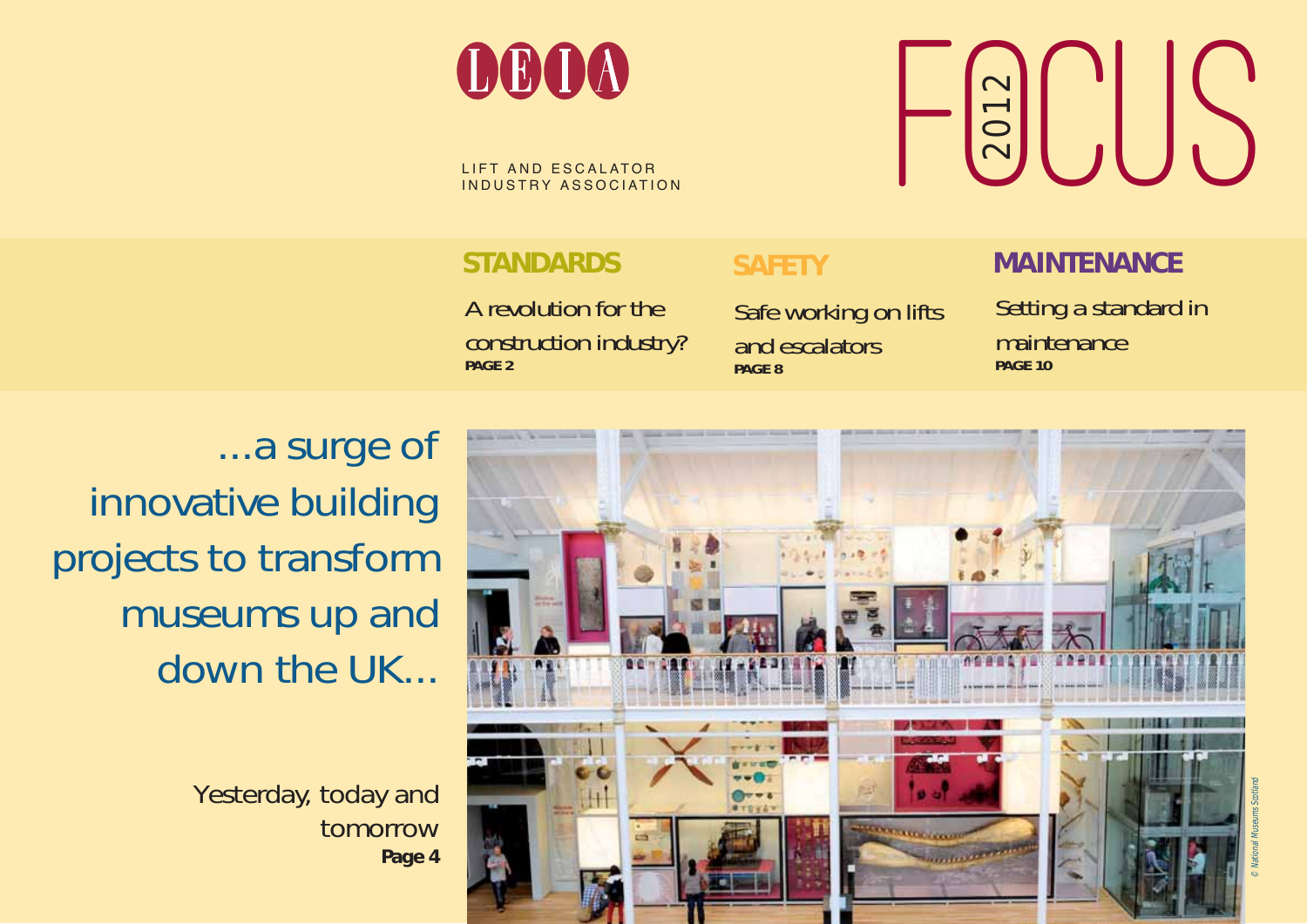## From the Managing Director...

Taking on a different role within an organisation can be as challenging as moving to a completely new one. When I became Managing Director of LEIA in January 2011, despite bringing 20 years' experience in the industry I



#### Terry Potter, Managing Director

nevertheless wanted to know more before developing the strategic plan. In particular I wanted to find out more about areas that are working well, to ensure that these are sustained, and to identify areas that might require improvement or change. To help in the process, an opinion survey was carried out amongst LEIA member companies to measure levels of satisfaction across the range of services offered by the Association and

to gather data about issues of concern. Also, to get an idea of how LEIA's performance has been viewed over time, we included a number of questions that were asked in surveys carried out in 2006 and in 1990.

Encouragingly, the findings showed that the Association is seen as providing an excellent level of service across a range of topics, particularly technical advice, training and education and publications. However, the survey also provided useful information on areas for improvement, and Management Board response was to begin work on a plan of action to address them.

For example, one issue frequently raised was the need for LEIA to deliver more activity in areas of the UK beyond London and the South East. It was suggested that not only would this encourage attendance at events, but would also encourage wider representation in LEIA committees and other activities. In response, we have run a number of seminars and forums in the north and in the south on behalf of members, with topics covering health & safety, technical, standards and newly introduced legislation in construction law. The 2012 Council Meeting will be held in Manchester in June. Another initiative is to review and

redesign the LEIA website, improving navigation and search facilities and providing more membership information and general content. This reflects the significant increase of traffic through the website, and the importance of this medium for effective communications and information. We are also planning to develop an alternative method for the submission of industry statistics by members, which we hope will enable us to improve this important activity.

Looking further ahead, I am delighted to report a high level of registration for LiftEx 2013, whilst a lift industry exhibition planned by a competitor to take place this year has been cancelled due to lack of support. Thanks to the efforts of the LEIA team and the strong support of members and past exhibitors, 70% of LiftEx 2013 exhibition space has already been booked and the event looks to be the most successful to date.

On that positive note, I look forward to meeting many of you in the coming year and working with you to support the lift and escalator industry in somewhat challenging times. All comments are welcome, whether in relation to articles in this publication or other issues of concern and interest.

## **STANDARDS**

A revolution for the construction industry and its clients?

When installing new lifts how many times have you discovered that others appear to have relied upon drawings during construction which are nothing like yours? The lift shaft has not been built in the way you had assumed; the dimensions of the pit are too shallow.

Lifts are pre-engineered and, therefore, variations are often a major issue leading to significantly increased costs, delays and, possibly, disputes. Variations to other types of installation such as ductwork or electrical systems are often less problematic. For example, changes required to lift entrances consequent upon changes in floor levels could result in a massive hike in the cost of installation. Across the whole of the construction industry the disruption and re-work consequent upon variations must run into billions of pounds (ignoring the costs of resulting disputes).

hazards can be quickly identified. The need for myriad drawings is removed. The completed model can be used by clients to manage their facilities more efficiently.

The potential of BIM is vast. There is an evolution to 4D BIM which facilitates the sequencing and programming of the works and 5D which enables costings to be generated – both capital and lifecycle costs – in relation to different design options. Into this can be thrown energy costs, maintenance and repair costs together with reductions in carbon emissions.

Given that the Government's target of 2016 for the introduction of BIM is not that far away, the construction industry will be urgently considering the competencies required for working in a BIM environment. Clients will also need to prioritise this together with other factors, the most important of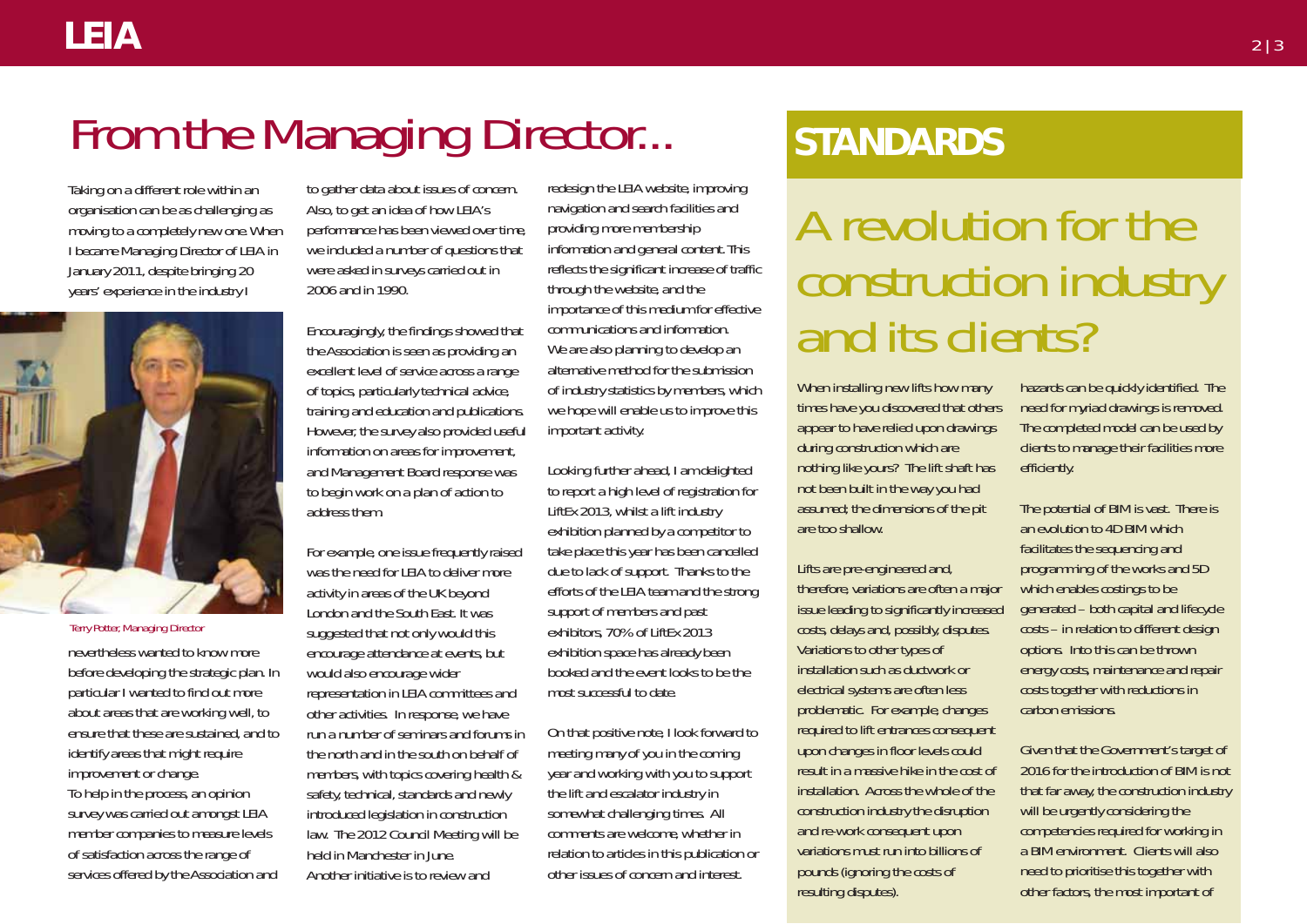# ....and the President

When I wrote this column last year, having been in post for two years, I did not anticipate that I would be doing the same again in 2012. However, working in an industry such as ours, surprise should really be no surprise! I am enjoying my unexpected third term as President of LEIA, and in particular I am encouraged by the new initiatives and change that are taking place.

The feedback from the member opinion survey carried out last year confirmed that much of what LEIA does is highly regarded and that membership of the Association is seen as a benchmark. LEIA's role as an upholder of standards and as a representative voice is also seen as important, with one respondent commenting, "Despite company size and sector, I feel that membership gives us added credibility, particularly when dealing with main contractors. I would not like to see softening of the joining requirements."

This annual review includes a number of articles that demonstrate what LEIA is doing to sustain technical and professional standards. As many of you may recall, safety is a subject dear to my heart and I was very pleased to be involved in the launch of the LEIA Safety Charter. There has

been no resting on laurels however, and it is encouraging to see the development of a number of activities. In particular, the Toolbox Talks is a practical way of helping member companies to support an instinctive safety culture in their businesses - a culture of day to day vigilance and care that simply becomes the norm. (See page 11)

It is also encouraging that relationships with other industry organisations and bodies such as SAFed, the HSE and the SECG continue to strengthen, helping us not only to be aware of what is required to continue delivering high professional standards but also to be part of identifying appropriate good practice. (See page 9)

Last year I talked about the ability of our industry to work with developers,





Andrew Evans, President

contractors and clients to define and agree expectation and then provide imaginative solutions. So it is heartening to see so many examples of innovative, exciting and awardwinning construction projects featured in this publication. demonstrating the role of the industry in making museums and art galleries accessible to everyone. In short, delivering quality.

### A new face at LEIA

LEIA is delighted to announce that Nick Mellor has joined LEIA as Technical Director. Nick takes over from Derek Smith, who retires from LEIA in March. With his 20 years experience in the industry, Nick will be a great asset to the Association.

This state of affairs could soon be a thing of the past if the Government has its way. In 2011 the Government launched its Construction Strategy. This included measures aimed at cutting out waste and inefficiencies in the delivery of construction projects. One such measure was the introduction of Building Information Modelling (BIM).

*"Government will require fully collaborative 3D BIM (with all project asset information, documentation and data being electronic) as a minimum by 2016. A staged plan will be published with mandated milestones showing measurable progress at the end of each year."*<sup>∗</sup>

Paragraph 2.3.2 Government Construction Strategy, 31 May 2011.

At its very simplest BIM involves the development of a computerised model of the building or structure that allows you to "walk" around it and experience its various elements, sections, elevations and dimensions. But BIM is rather more than 3D virtual simulation of the facility. There is detailed information about the elements and components. Moreover you can adjust the "reality" and view the impact on the rest of the model.

From this numerous advantages become apparent. Clash detection is immediate. Health and safety

which is to determine the purpose(s) for using BIM.

In fact it is vital that all project participants agree, at the outset, a BIM implementation plan. This should address matters such as:

- what models are to be created and by whom and for what purpose (that is, what are the intended outputs);
- definition of the content of each model and level of detail required from such participant at specified milestones;
- how any conflict between model content is to be resolved;
- levels of reliance that can be placed upon the data content of models and at what stage in their development;
- the software platforms intended to be used, processes for transferring and accessing model files and file storage location;
- ownership of model(s) and data inputs;
- management of the modelling process.

The full potential of BIM can only be realised when all parties are working collaboratively with each other – preferably as part of an integrated project team. This requires the early appointment of the supply side so that they can work closely with consultants in the development of the overall model. This means that procurement strategies will have to be drastically overhauled.

PROFESSOR RUDI KLEIN Chief Executive, Specialist Engineering Contractors' Group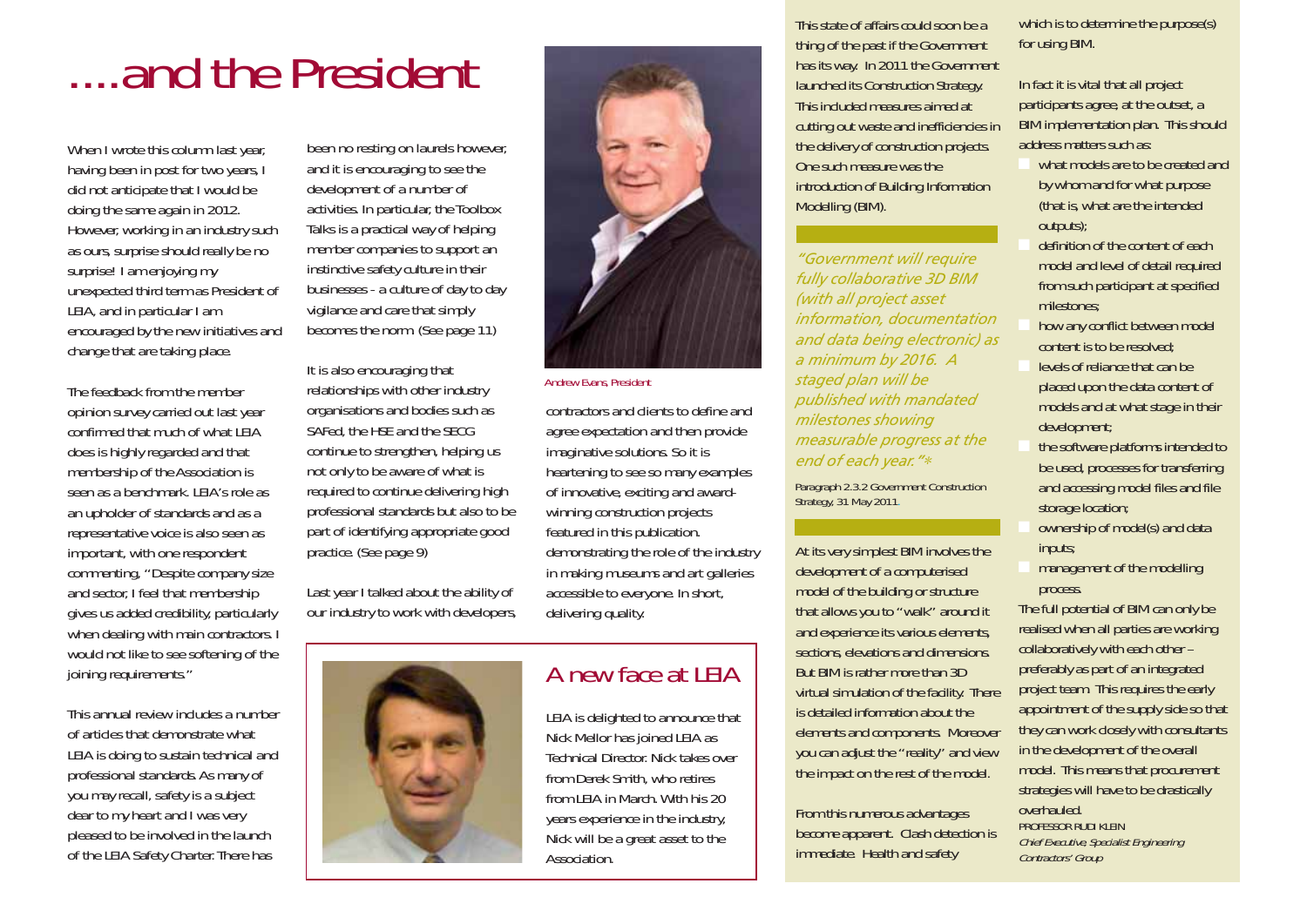# Yesterday, today and tomorrow

**The past five years have seen a surge of innovative building projects to transform museums and art galleries up and down the UK, thanks both to the beneficence of funders such as the Heritage Lottery Fund and to the generosity of individuals. Ranging from dramatic new builds, through clever extensions of traditional structures to small scale but ingenious ways of making modest collections accessible, these projects have one thing in common – the lifts and moving walkways essential for transporting both the exhibits and the people wanting to see them.** 

**The Novium, Chichester** Reflecting this, the first promotional photograph of the new museum in historic Chichester, on the South Coast, features the lift shaft under construction, pointing up to the sky like the cathedral spire behind it. The



Under our feet: Roman baths revealed in Chichester

new museum in Tower Street will replace the District Museum, which is currently housed in an 18th century building that can no longer accommodate all of the museum's work, or provide full access for those with mobility problems. In comparison, the new building will offer three floors, providing access for all.



Soaring upwards: the liftshaft at The Novium and the ancient spire of Chichester Cathedral

Due for completion in spring 2012, the new museum is called The Novium, reflecting the Roman origins of the town. In fact the building has been constructed on piles, rather than footings, to protect the archaeology located below the building. When building work was under way, archaeologists were working to uncover the Roman bath remains which will be on prominent display in the new building. The remains are in very good condition having been reburied after the original excavation in 1974 and then checked in 1991.

#### **Turner Contemporary, Margate**

Moving east to the Kent coast town of Margate, the large north-facing windows of the Turner Contemporary art gallery offer visitors the magnificent North Sea views that inspired Turner the painter three hundred years ago. Opened in 2011, the award-winning building is built on the site of Mrs Booth's guest house, where Turner stayed when he visited the town. The two storey, glass clad building is positioned on a plinth to protect it from high wind and water.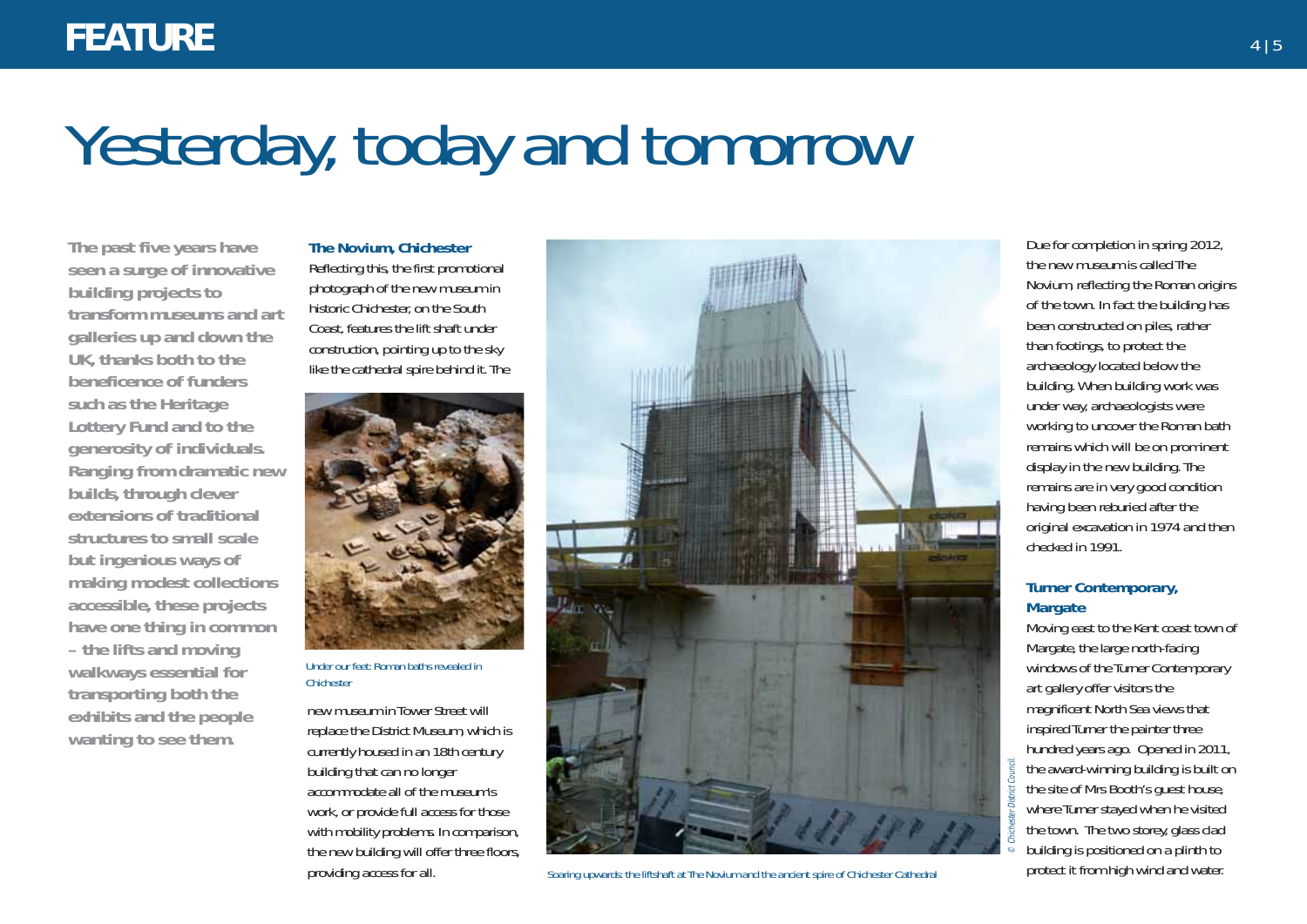From the ground floor gallery and reception and the balcony gallery at the first floor, there is a large window which frames a dramatic view of the sea. The central spine allows access for art works from the loading bay and art store, past the multi-function rooms, to the main art lift and up to the galleries at the first floor. There are two lifts serving the building: the larger one is capable of carrying 7500 kg and is used for

Building more than sandcastles: cranes at work on the Turner Contemporary

moving artworks and transporting the public. The smaller one is sited in the back of house area and is used as a backup and for moving cleaning equipment around the building

The learning studio at first floor will provide education programmes for all ages and as it is convenient from the main staircase and lift, may also be used for other types of events.

From 2009-2011, Stephen Hughes has been documenting the building project through a series of photo portraits.

Grace Ayson has recorded the construction of the gallery through drawing, to highlight the importance of the practice for Turner, who always carried a sketchbook in his pocket, recording the changing scenery as he went.

**The Hepworth Wakefield** Just two months after the Turner Contemporary opened, another awardwinning art gallery with a waterfront setting opened some 320 kilometres away. Designed by the same practice, David Chipperfield Architects, The Hepworth Wakefield overlooks the River Calder rather than the North Sea. Like the industrial buildings that surround it, the 5,000 sq m gallery appears to rise out of the river, in a series of blocks rather than one

© Richard Hughes



building. The gallery's location on the river's edge also allows it to apply new forms of renewable energy by sourcing the majority of its heating and cooling from the river's flow.

Named after the Wakefield born, internationally acclaimed sculptor Barbara Hepworth, the gallery houses the core collection of 40 of her works and is the largest purpose built exhibition space to be built outside London for some 50 years. The gallery's façade has been constructed of



pigmented concrete which was created in-situ. This gives the building a sculptural appearance, which echoes

the shapes and forms in many of

© The Hepworth Wakefield. Photo: Iwan Baan

The angular, modern lines of the Turner Contemporary

between the traditional clock tower and the harbourside buildings.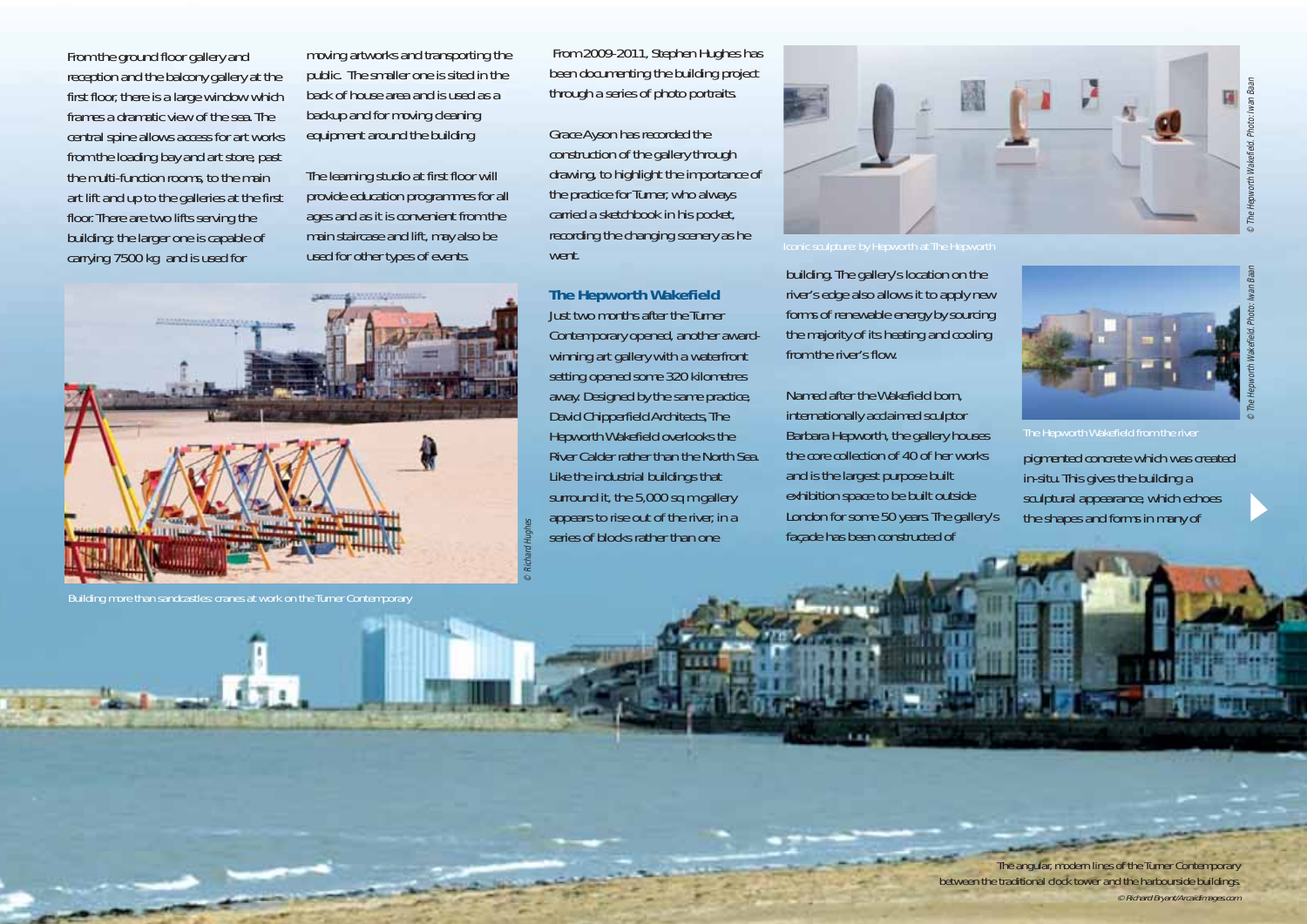

From the series The City: a Fallen Lift Shaft, by Graham Sutherland, similar to the work at The Hepworth Wakefield.

Barbara Hepworth's sculptures. In addition, six dramatic gallery spaces are dedicated to Wakefield's collection of Modern British art, featuring some of the most significant British artists of the 20th Century including another international sculptor born in Wakefield, Henry Moore.

By strange coincidence, as this publication was being prepared, the chosen artwork of the month at The Hepworth Wakefield was Devastation City – Fallen Lift Shaft III. The work is one of a series created by Graham Sutherland during his work as a war artist in WWII. His painting captures an area of London just north of St Paul's Cathedral, showing that the only part

remaining of a tall building after a bombing raid is a crumpled liftshaft. Unlike the one in Sutherland's painting, the lift shafts at Hepworth Wakefield are fully operational, with two lifts available for public use, at the rear of the foyer by the stairway up to the first floor galleries . One is a standard lift and the other a goods lift available for public use upon request. Both have a visual floor indicator, an audible announcer and external call buttons at low level.

#### **National Museum of Scotland, Edinburgh**

Continue the journey north from West Yorkshire and across the border into Scotland, to visit the National Museum of Scotland in Edinburgh, re-opened in

July 2011 after a major refurbishment. The stunning Victorian grandeur of this structure is in marked contrast to the minimalism of Hepworth and Turner, but modern design and technology has been cleverly utilized to make maximum use of the imposing spaces, soaring roof and ornate galleries. Newly installed glass lifts take visitors upwards through the various gallery levels, giving them a bird's eye view of the imposing spaces. As they glide smoothly upwards, they pass the Window on the World, a four-storey installation of objects from the museum's collection (See front cover).

The lifts also ensure access to the upper galleries is easy and fully accessible. Prior to the refurbishment, it is believed that only around 10% of visitors ever ventured above the ground floor. Now, it is is hoped that most people will take the lifts straight to the top, to marvel at the architecture of the Victorian 'birdcage' design and to enjoy the new sense of light and space which the transformation has provided.

#### **The Riverside Museum, Glasgow**

Now head east, to Glasgow, Scotland's other monumental city and European City of Culture. Here the recurring theme of waterside location and modernist design reappears again, to spectacular effect. On a



The vast Victorian birdcage roof of the main hall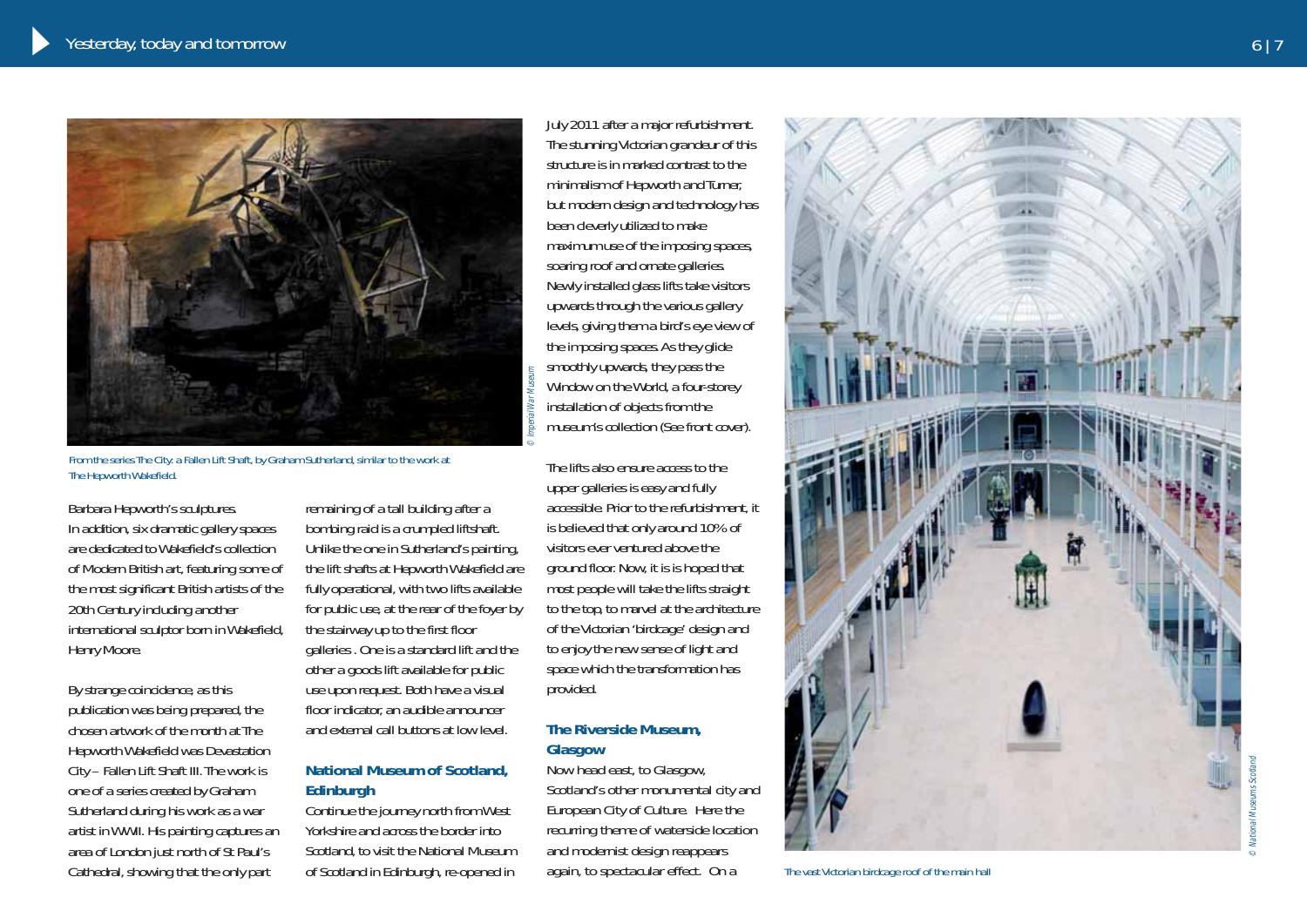dramatic site on the bank of the River Clyde, close to Glasgow Harbour, the striking, jagged edged structure of the Riverside, Scotland's Museum of Transport and Travel, stands in contrast to the soaring masts and elegant hull of the 19th-century sailing ship Glenlee moored alongside.

The Riverside Museum, opened in July 2011, not only provides a permanent home for collections not previously on public display but also the contents of the old Glasgow Museum previously held at nearby



The tall ship Glenlee moored alongside Glasgow's Riverside Museum, designed by Zaha Hadid



A wealth of transportation history at the Riverside Museum, Glasgow

Kelvin Hall. Trams, trains, boats, bicycles….the list is endless and a thought-provoking reminder of the industrial heritage of the region. The museum also includes recreations of Glasgow street scenes.

Architect Zaha Hadid's vision for the building interior was for it to be one

column-free space, to allow visitors to move freely around the museum. Engineers Buro Happold responded to the challenge by designing one of the most complex structures built in the UK. Its self-supporting roof is made up of a latticework of structural steel, weighing in excess of 2,500 tonnes. Beneath the museum is 1.2km of whistochnology involved to other museums. Whistol: maintaining heritage, improving access

underground trenches for the services, and innovative solutions have also been used to integrate the mechanical and electrical systems within the walls. In addition to lift access to the upper levels and lifting equipment for some of the dramatically hung arrangements, there is an innovative conveyor approach to displaying some of the museum exhibits. A bespoke conveyor belt moves model ships around a giant display case that is visible from both ground and upper floors. The Ship Conveyor is found on one side of the first floor and the models are slowly transported around the conveyor, illuminating information displays with details of each as they pass.

Museum staff say that the vibration created by the mechanism – which is similar to that used in computer factories – will not damage the intricate models. It is hoped to sell the

#### **Bristol Museum and Art Gallery**

Across the border back into England and heading west, this tour of new and exciting museums and galleries moves to Bristol, for another example of how today's technology can help to make the most of yesterday's history and architecture.

Bristol Museum and Art Gallery is a splendid Edwardian Baroque building and boasts more than 350,000 visitors each year. However, not all these visitors have been able to access the upper floors easily so the installation of a lift is a key element of a refurbishment programme now under way. There will also be the creation of new display spaces next to

the new lift lobbies and new lighting in the top floor art galleries.

The city council and English Heritage have worked together to ensure all these changes are in keeping with the character of the building. The lift will be installed in a narrow, external space between the museum's ornate façade and the adjacent university building, thus not disrupting the main structure.

Committed to keeping as much of the museum open to the public as possible whilst the works are under way, only two galleries are planned for closure during the six month contract: French Paintings on the second floor and the Assyrian Gallery on the ground floor. Continued on page 10

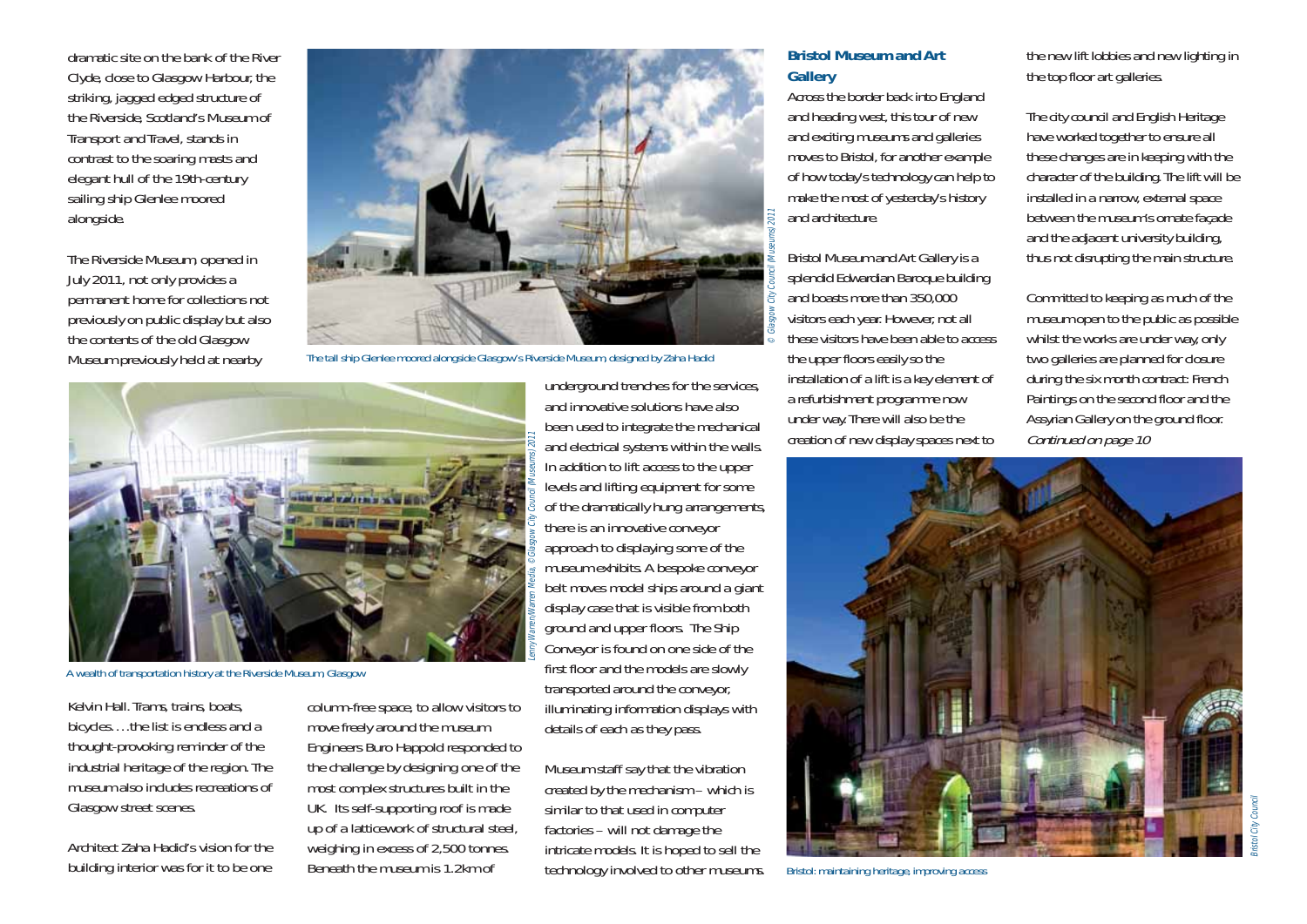## **SAFETY** 8 | 9

# Safe working on lifts and escalators

### Presentations at LEIA autumn seminar 2011

As part of the effort to reduce accidents, especially in lift pits, significant changes have been made to the British Standards BS7255:Safe Working on Lifts, and BSEN7801 Safe Working on Escalators. At a seminar in Northampton hosted by LEIA in October 2011, members learned about the changes and their significance.

Some of the key elements are summarised in this article, and the complete presentations can be obtained from LEIA). However, there are significant changes contained in the detail of the text so, as was pointed out at the seminar, it is essential to obtain and read the documents yourself to ensure work procedures are correct.

#### **BS7255: Safe Working on Lifts**

The format of document is the same as the previous version in terms of layout, giving the responsibilities of the Owner in section 4 and responsibilities of persons working on lifts in section 5. For example, clause 4.2.16 explains that those responsible for a building are required to hold a register of asbestos that may be present and to advise contractors of its likely location. There are also clear

instructions on the provision of temporary electrical supplies in occupied buildings and on construction sites.

#### **Scope**

The following types of equipment are not included in the standard:

- platform lifts
- stair lifts
- lifting appliances such as **paternosters**
- mine lifts
- access lifts
- theatrical lifts
- automatic caging skips
- lifts and hoists for public works sites,
- ships hoists
- platforms for exploration or drilling
- and maintenance appliances.



With landing door removed full height hoarding 30 min fire rated and barrier rails

#### **Protection during works**

Where there is a risk of objects falling or being thrown into the well, a full height hoarding is required

#### **BS BS7801:Safe working on escalators**

Compared with BS7255: Safe working on lifts, the new standard for safe working on escalators has relatively few changes, but those to references are particularly significant. In brief, BSEN 7801:2004 has been withdrawn and is replaced by 7801:2011, which must be read in conjunction with:

- **n** BSEN115-1+A1 2010 construction and installation.
- BSEN115-2 : 2010. safety improvements to existing escalators and moving walks.

Again, the new standard lists responsibilities of the Owner in section 4 and those of the Contractor in section 5. For example clause 5.5.8, which relates to special care when working on equipment in open areas, atria etc, due to increased risks of falling objects etc, has been upgraded from a note to a requirement.

Other clauses of significance to Contractors include:

- **n** Any trade persons doing work to be qualified on EMW or be under appropriate supervision when working
- **n** Housekeeping is extended to include protection from ingress of water
- **n Clarification of Health and Safety issues.**

Matters for the Owner to address include:

- $\Box$  Contractor to advise owner of possible risk arising from their work
- n Owner and contractor to manage safe disposal of items and substances (was previously material rather than substances) that are potentially hazardous
- **n** Requirement to provide copy of CDM safety file to contractors bidding and working.

*The seminar also included presentations on relevant changes to the EN81-10 together with an overview of the new SAFed Guidelines For Safe Operation Of Escalators And Moving Walks*

Full height hoardings are required during major repairs or modernization, and if landing doors are removed, fixed barriers

with gaps no bigger than 470mm are also required

- During maintenance and minor repairs with lift doors in place, barriers should be used.
- If doors are removed, any hoarding should be 30 minute fire resistant.

#### **Emergency procedures**

- The practice of inserting 999 into lift auto-diallers is not acceptable and is now discouraged. Building owners may decide to pass fire service attendance charges to the lift service company where they have been contacted automatically by an auto-dialler dialling 999.
- Manual passenger release procedures have modified to discourage owners from undertaking training of staff for passenger release. Strong discouragement of gearless release training.
- Switches used for stopping a lift in a pit must be stop switches, not emergency stop switches.
- STOP switches have to interrupt the drive through two independent means and if one of the means fails this is detected before the next operation of the lift and lift removed from service.

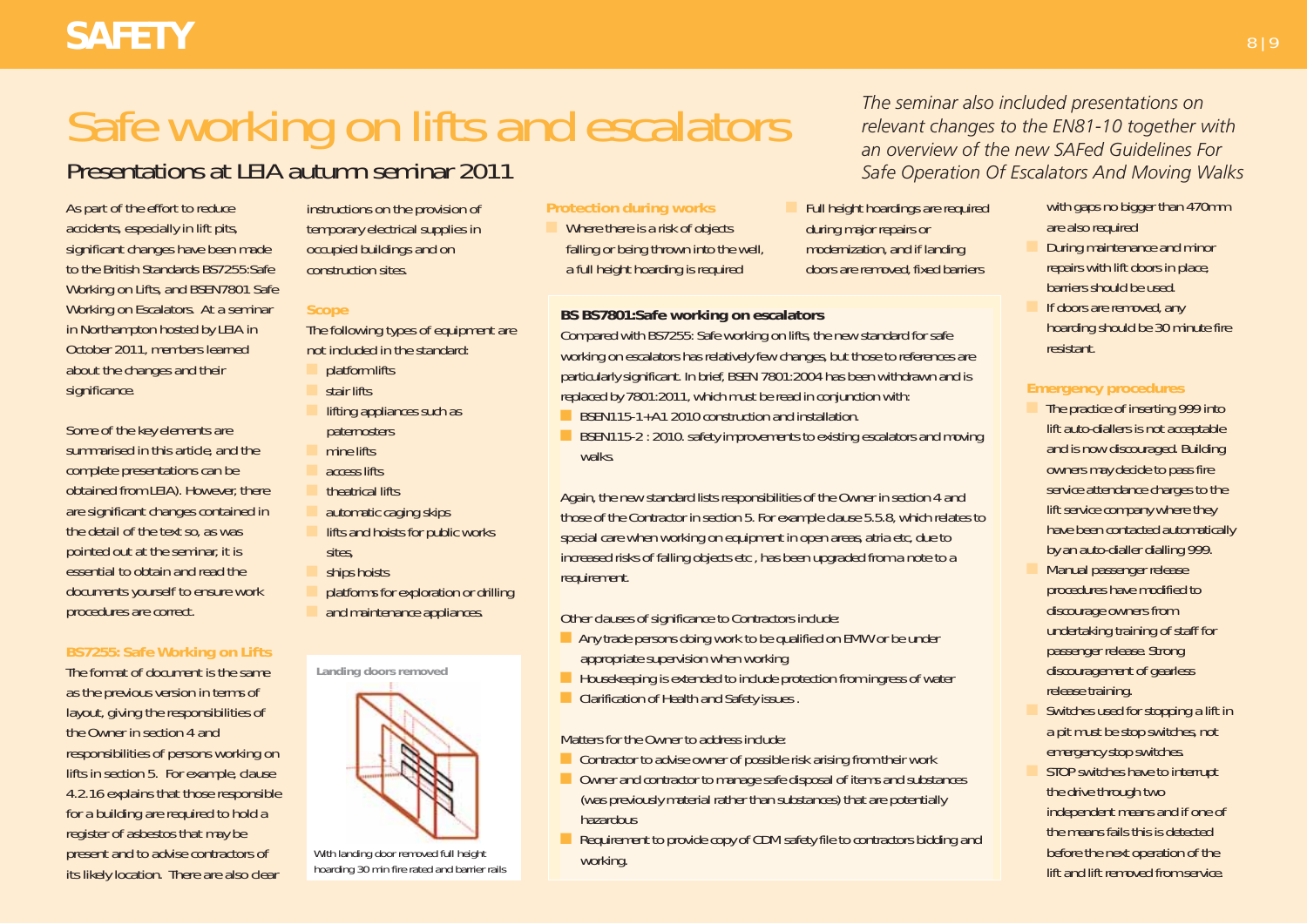## **SAFETY INTERVIEW**

## Joint approach to safe operation of escalators and moving walkways

A collaborative approach to clarifying and rationalising guidance on the safe operation of escalators and moving walkways (EMWs) has resulted in the publication of a new document by the Safety Assessment Federation (SAFed) and endorsed by the Health & Safety Executive (HSE). Industry, its customers and others involved in the operation of EMWs had become increasingly concerned that changes in technology, unclear legislation and a proliferation of guidance across a number of documents was making it increasingly difficult to know where to go for practical and timely information.

In discussion with the HSE it was agreed that rather than update the various existing HSE Plant and Machinery documents, a committee would be formed to develop a guidance document specific to the industry. Led by SAFed and LEIA and chaired by HSE, the committee consisted of a steering group, a legal group and a technical group. Representatives of the following organisations contributed to the work:

- **n** Independent National Inspection and Testing Association.
- **n** Local Authorities
- **n** British Retail Consortium
- **n** London Underground
- n Chartered Institute of Building Service Engineers
- **n** Local Government Enforcing **Authorities**



#### Picture courtesy of KONE

The scope of the resulting guidelines covers some selection and design considerations, safe operation, maintenance, management, thorough examination and supplementary testing of all (new and old) escalators and moving walks in service, irrespective of age or location. Copies can be

downloaded from SAFed by going to the guidance section and clicking on **EMW** 

In addition to giving information on the legal and regulatory framework, the document spells out the duties and responsibilities of architects and specifiers, persons in control of premises and manufacturers. The document also includes a list of potential hazards in use, including:

- **n** Lack of clear entry or exit space
- Trapping hazards, clearances between handrails of building and machine
- **Pedestrian flow (hesitation** when boarding or getting off machine)
- Use of carts, trolleys, loose clothing, vandalism and misuse
	- **Machinery access**
- Effect of advertising
- Slips, trips and falls
- **n** Poor lighting

Guidance is also given on appropriate procedures including:

- $\blacksquare$  Starting and stopping machinery
- $\Box$  Daily safety checks
- **n** Actions following an accident
	- **n** Importance of owner staff training

## Derek Smith

As the date for Derek Smith's retirement as Technical Director of LEIA draws nearer, it is a matter of some surprise that he has only been in the post for three and a half years. But as he points out, he served some 15 years as Chairman of the LEIA Technical Committee, when he was Technical Sales Support Director of Otis.

However, despite this long familiarity, Derek found that there were significant differences in getting things done when running a membership trade association, representing a wide range of companies, varying in size, location and expectations. He developed a distinctive style, mixing cajolery, technical facts and straight from the hip remarks – all designed to improve performance as well as support enterprise. For example, he circulated letters to all members pointing out that they ignored the new EN81 regulations at their peril, because they will quite simply, "change the way you do business."

Asked what has been the most rewarding part of the job and Derek has an immediate answer helping member companies. Drawing on his years in the industry, together with experience



as an expert witness and of regulatory bodies such as the Health & Safety Executive, Derek set out to be an objective but informed friend to call upon, when members raised questions or had concerns. An aspiration that was certainly realised.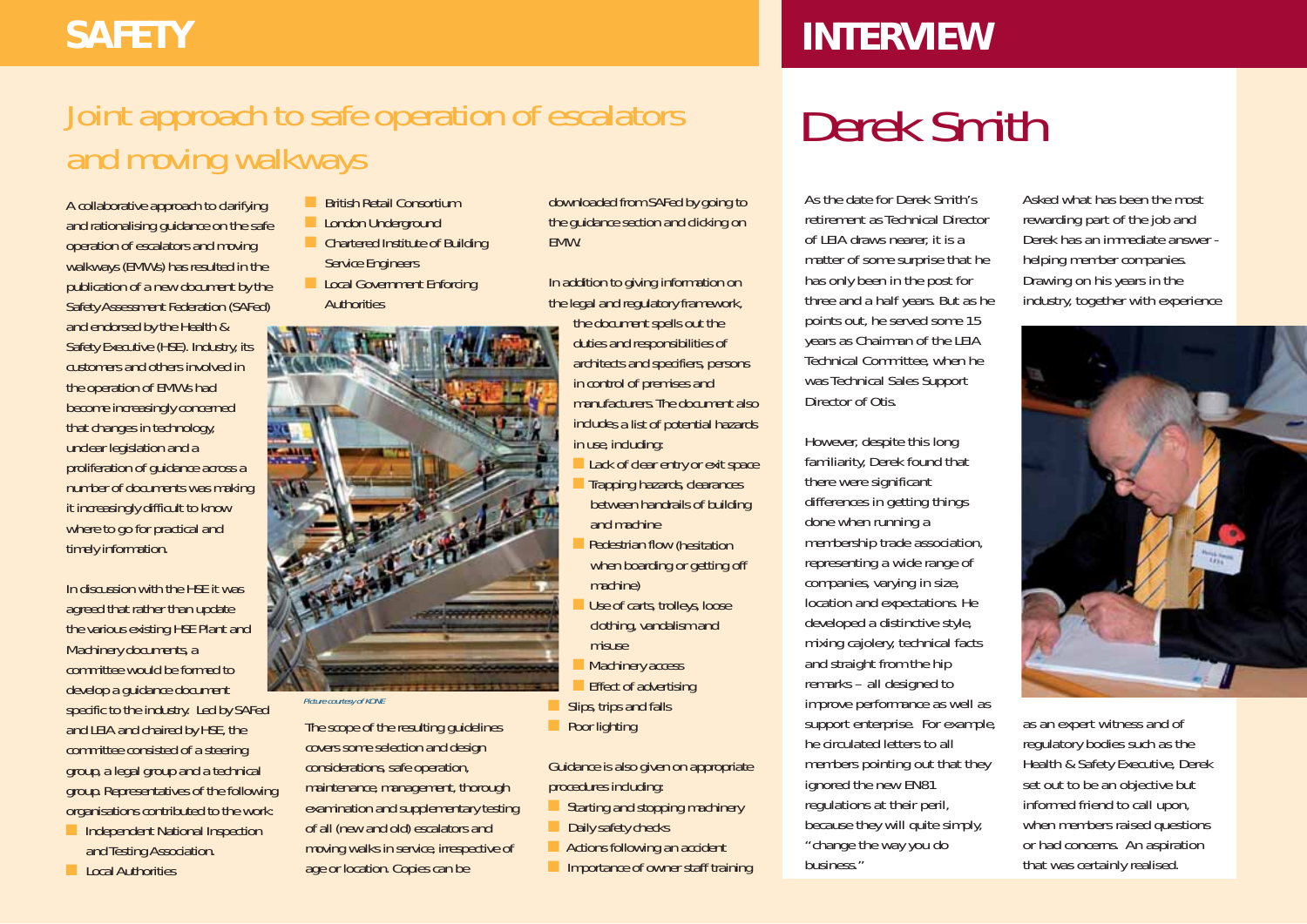### **FEATURE**

## **MAINTENANCE**

### Holburne Museum, Bath

architectural gems of England, a rather more radical approach to extending a period building has been taken. Against considerable objection, a modern glass and metal extension has been built on to the back of the Holburne Museum, housed in the eighteenth-century Sydney Hotel set within the park of Sydney Gardens at the end of Bath's famous Great Pulteney Street.

The three-storey extension, designed by Eric Parry, provides improved facilities, a lift which will (for the first time) allow the Museum to be fully accessible to all, and a garden café opening onto the park. Above all, the

extension provides a badly needed 800 sq m of additional gallery space to house the collection which has grown by some 2,000 exhibits since the Museum opened in 1916. The plans provoked fierce opposition from local residents, councillors and conservationists, and the Holburne took two attempts and more than a year of battles with the council's planning committee to gain approval for the extension in 2008. The Holburne reopened in May 2011, to critical acclaim, design awards and a five-fold increase in visitor numbers. As a final seal of approval, the city council has also decided to give an award to its controversial design. Worth the struggle.

## Setting a Not far away, in a city probably extension provides a badly needed 800  $\sigma$  stand and  $\sigma$  in maintenance of the quintessential sq m of additional gallery space to standed  $\sigma$  in maintenal  $\sigma$

The lift industry serves a wide range of customers, who in turn have a wide range of users, so the maintenance requirements of these different groups can vary significantly. For example, a major national property company has a portfolio of high value property let at commensurate rents, and their customers expect an appropriately high level of service when it comes to facilities management. Some customers want to be able to plan in advance what it will cost, with no surprises, others want to pay the very minimum and for them, lowest price is everything.

However, regardless of preference, it is in the best interests of all that lift maintenance should cover a recognized set of basic tasks. As Derek Smith, Technical Director of LEIA, points out, "There is a growing belief that it is essential for LEIA to set a standard for maintenance, in the same way that the Association has set standards for lift installation. This means that our members can demonstrate value by pricing their work against defined tasks and customers can see what should be carried out under the contract.

"For instance, a £400 maintenance charge from one company may seem very cheap when compared to another, but if there is no standard, that particular company could do very little. Which turns that £400 into a waste of money rather than an economy."

A lift is a mechanical and electronic piece of equipment that carries people – it is a vehicle. So why not take the motor car as an example by introducing a minimum defined level of maintenance tasks for lifts, that checks the essentials.

"Simple inspection won't tell you that the piston or gearbox will fail," says Derek, "but it will tell you that the brakes, steering and tyres are ok and that the car is basically roadworthy. It's then up to you to decide on a greater level of service depending on your needs and your budget."

It is recommended that the LEIA code of practice for lift maintenance should be available for anybody to use, not only LEIA members. However, Derek sees the introduction of a maintenance standard as a practical way of differentiating between LEIA members, moving away from the perception that all lift makers are the same, large or small.

LEIA Management Board agreed that establishing a maintenance standard was an appropriate and practical initiative to undertake, demonstrating a pro-active response to the opinion survey undertaken amongst LEIA member companies in 2011 which showed the value placed on the high standards and professionalism of the Association. It is also important that a maintenance contract is recognized as a joint contract, says Derek. The customer and owner have obligations too, as well as the lift maintenance provider.

A committee was set up in March 2012 with members drawn from the LEIA membership. Derek is pleased that this important initiative is now under way – his only regret is that the work will not be completed until after his retirement from LFIA



A marriage of old and new at the Holburne Museum, Bath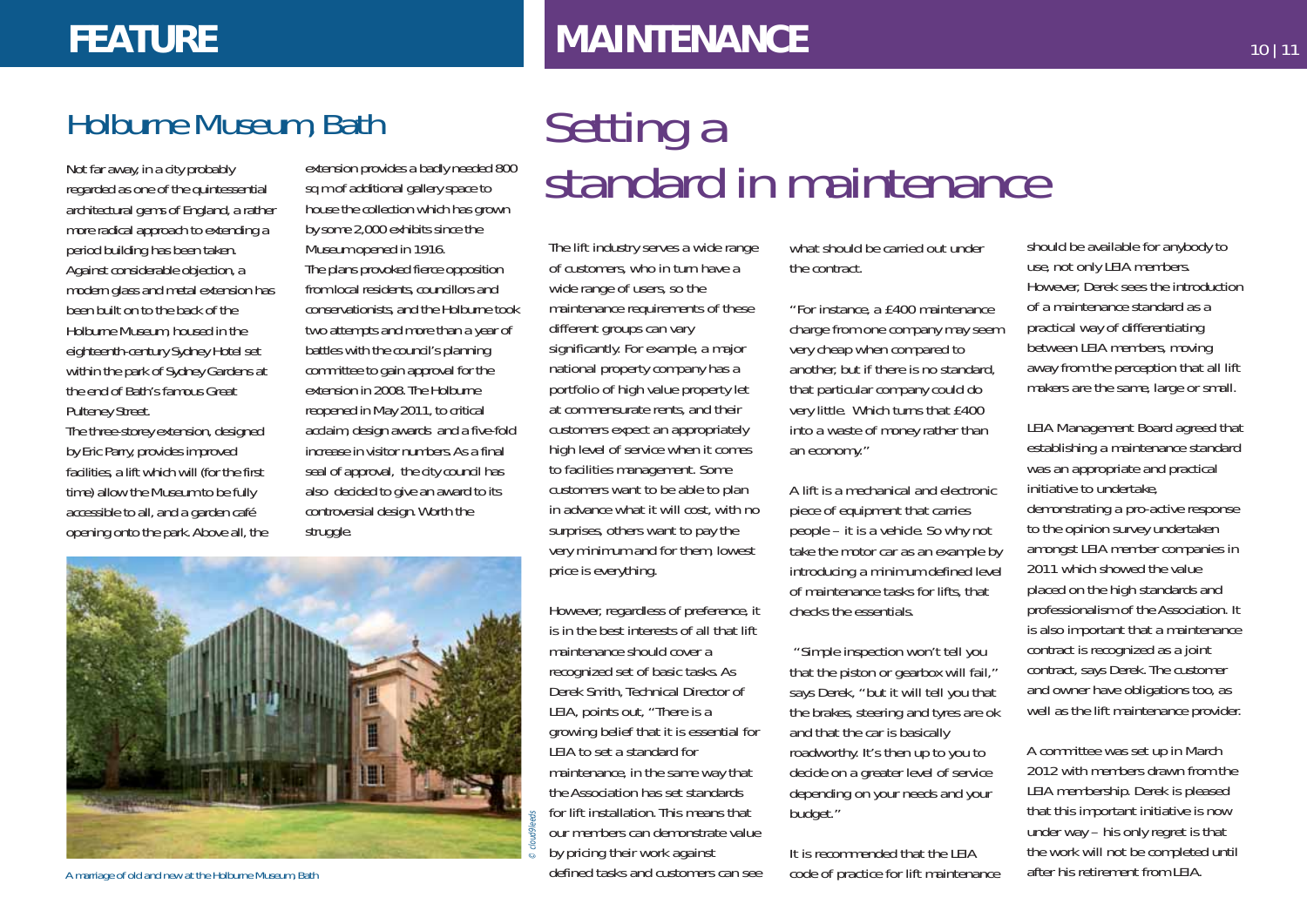# Putting safety first

Since joining LEIA as Safety and Training Manager in November 2010, Lawrence Dooley has kept very busy driving forward the Association's commitment to embedding a culture of safe working throughout the industry. In addition to producing the monthly Safety Update, circulated to all members by email, Lawrence has helped launch the LEIA Safety Charter, to establish the Health & Safety Executive/LEIA Liaison Group and is developing a certificated refresher course in managing safety.

#### **Toolbox talks**

Encouraged by the number of members who have signed up to the LEIA Safety Charter, Toolbox Talks are being developed to support managers to drive safety awareness amongst engineers and operatives throughout their companies.

The first Toolbox Talk, addressing electrical safety, will be launched this Spring. It consists of a PowerPoint presentation which describes the elements of the LEIA Safety Charter, highlights risks, gives graphic illustrations of the consequences when risks eventuate and provides guidance on safe working.

Each slide also gives supporting notes for the presenter. For example, after describing the three most significant hazards, namely: Falling from height



and falling objects, Struck by moving parts and Electricity, the presenter is guided to ask the audience to suggest what they think are the most hazardous things, before clicking through the slides to reveal each hazard in turn. In the same way that management demonstrates commitment to safe working by signing the LEIA Safety Charter, engineers and operatives who attend the Toolbox Talks will be asked to

sign the revised LEIA Site Handbook with a commitment to the three elements of the LEIA Safety Charter.

#### **HSE/LEIA liaison Group**

LEIA is strengthening its constructive dialogue with the HSE, by forming a Liaison Group that meets twice yearly to exchange information, discuss issues and request assistance and support where appropriate. The initiative was triggered by the HSE providing useful

### **PROFILE**

Lawrence Dooley joined LEIA as Safety and Training Manager in November 2010. Asked what was the most surprising thing he learned, he replied, "The biggest surprise was the influence of Brussels on the lift industry and the extent to which LEIA is involved with the European Lift Association. It is very interesting to see how our European neighbours operate, their different attitudes and priorities.

"There is a benefit in sharing practical documents and guidance, rather than LEIA operating alone, and there are areas where the UK system can make a contribution too. For example, our system for reporting incidents and accidents is more sophisticated than others in Europe. The key issue is that we all benefit, because at the end of the day it is knowledge that will drive improvement."

advice and technical information following the fatalities in 2010. Starting in March 2011, the second formal meeting of the group took place in September 2011, during which, guest Rob Cooper Richard Hines, HSE Specialist Inspector, Field Operations Division, gave a very useful presentation on electrical safety.

The next meeting is scheduled for March 2012. The Liaison Group



consists of: Rob Cooper, HSE HM Inspector of Health and Safety Derek Smith, LEIA, Quality and Technical Director and Liaison Group **Secretary** Nick Mellor, LEIA Quality and Technical Director elect Lawrence Dooley, LEIA Safety and Training Manager Richard Askew, LEIA Safety and Environment Committee Ian Jones, LEIA Quality and Technical **Committee** Craig Pilkington, Member of LEIA Personal Lift Group.

#### **Certificated OSHA IOSH refresher course**

For the first time, LEIA is developing a refresher course for Managing Safely. Designed to comply with IOSH CPD requirements, the certificated course will enable individuals to demonstrate they are up to date with current practice. Unlike others on the market, the LEIA course is delivered through distance learning rather than classroom or blended learning. The aim is to launch the course in September 2012.